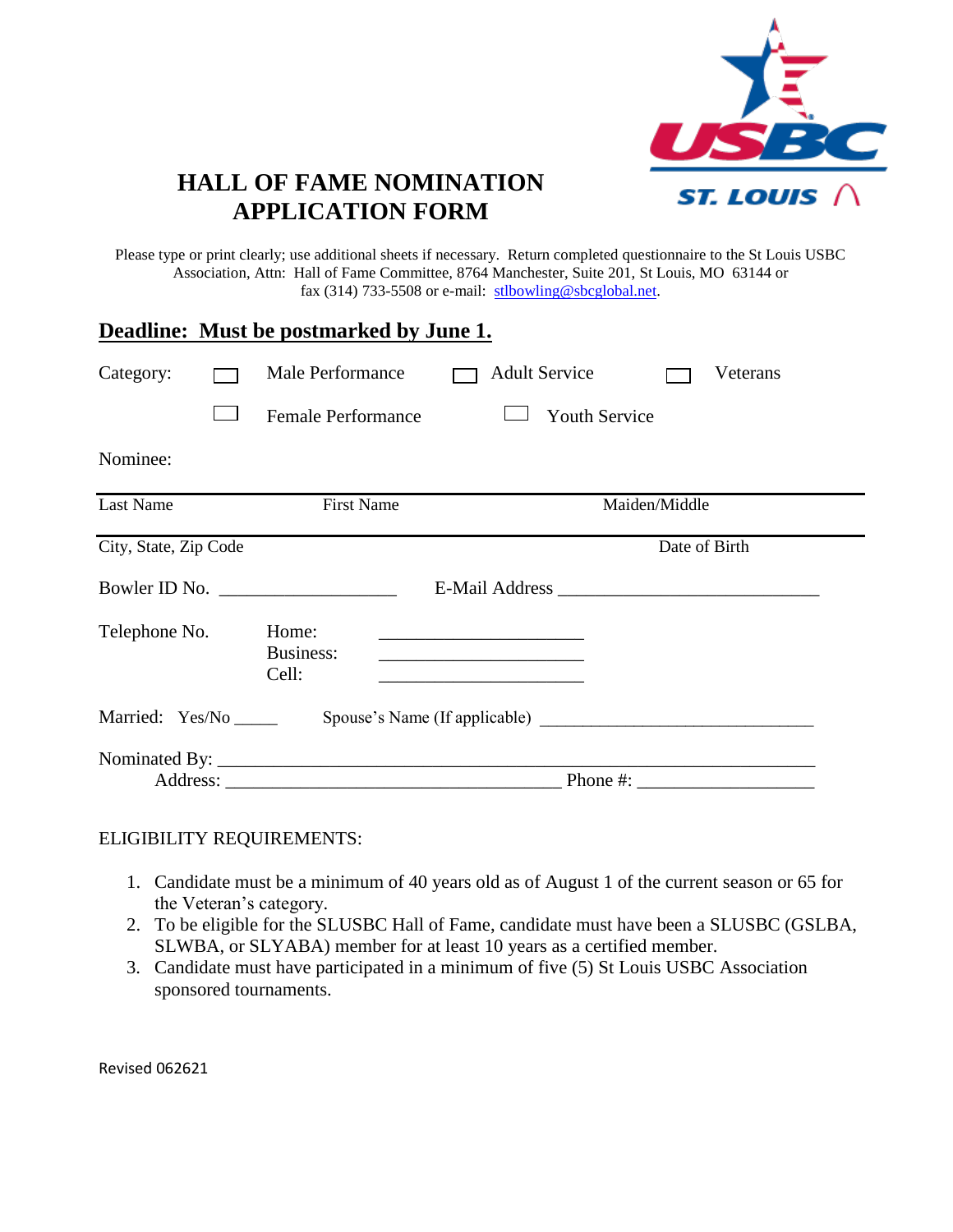#### NOMINATING PROCEDURES:

- 1. Please select category you are nominating candidate for.
- 2. Please provide information regarding the nominee's special accomplishments, contributions, and/or initiatives for which he/she is nominated.
- 3. Please submit pages 1 and 3 or pages 1 and 4 depending on the category you are nominating for.
- 4. If candidate does not get the required 2/3 vote, application will be carried forward for five (5) years. A regret letter will inform nominator that the candidate can update their resume prior to the annual deadline.
- 5. If candidate has been on the ballot for 5 years and has not gotten the required 2/3 vote, candidate will be removed from the ballot. The candidate may be resubmitted in the veterans category once they have reached the age of 65.
- 6. SLUSBC Hall of Fame Committee has the right to reject any nomination application.

#### VOTING PROCEDURES:

- 1. The SLUSBC Association Board of Directors and current Hall of Fame members will vote for candidates.
- 2. It will be a simple yes/no vote for each candidate on the ballot per category.
- 3. Candidate must receive 2/3 vote of ballots cast to be elected into the SLUSBC Association Hall of Fame. Only yes/no votes will be counted per category in determining the 2/3 vote.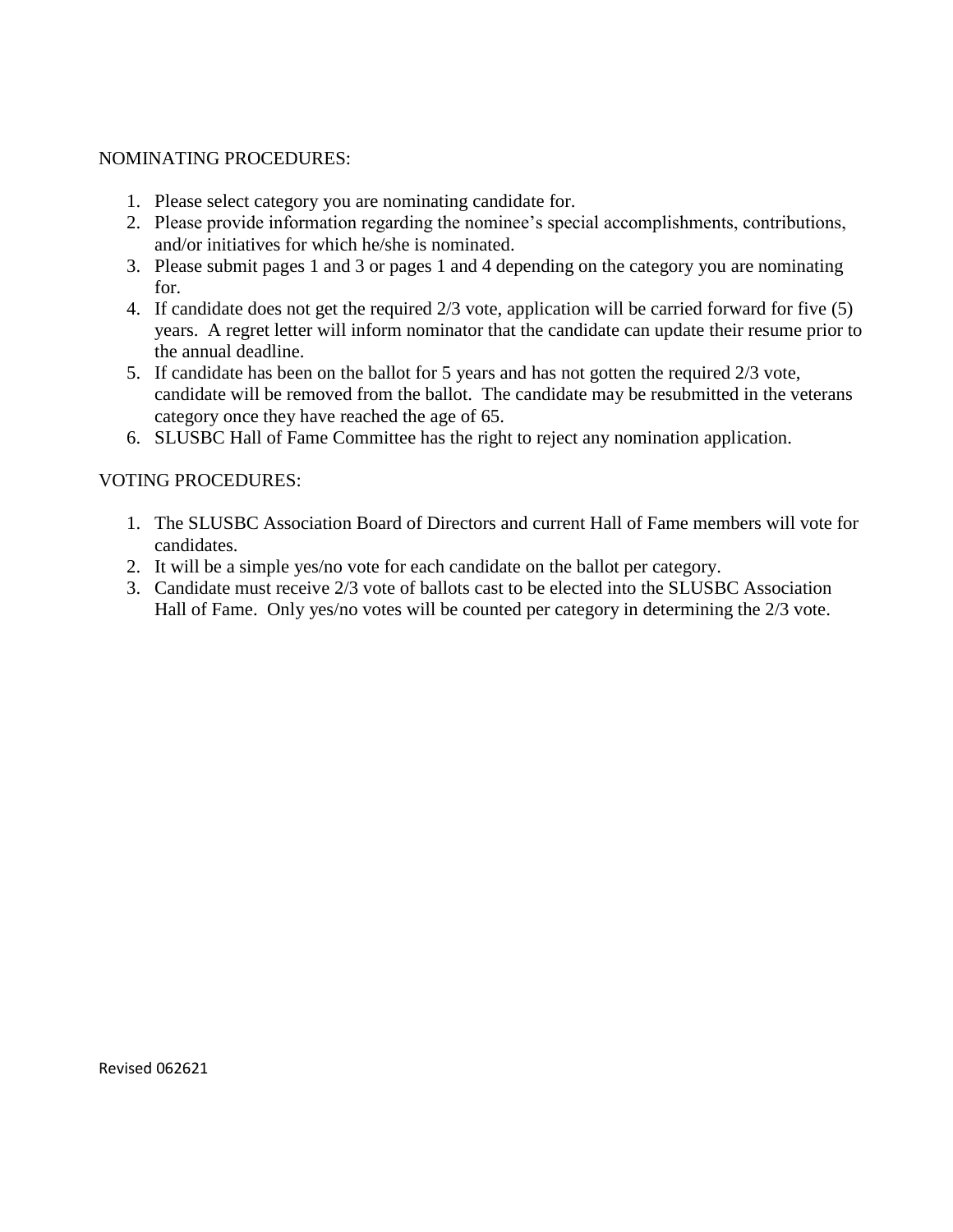### **SUPERIOR PERFORMANCE**

Please list all certified bowling achievements and dates of the candidate. Include any tournament achievements and any honors candidate might have received such as High In the Nation, Bowler of the Year, etc. Attach additional pages if necessary.

LOCAL:

STATE:

NATIONAL:

|                                       | <b>SCORE</b> | YEAR |
|---------------------------------------|--------------|------|
| <b>Highest Season League Average:</b> |              |      |
| <b>Highest Certified Series:</b>      |              |      |
| Number of Certified 300 Games:        |              |      |
| Number of Certified 800 Series:       |              |      |

Revised 062621